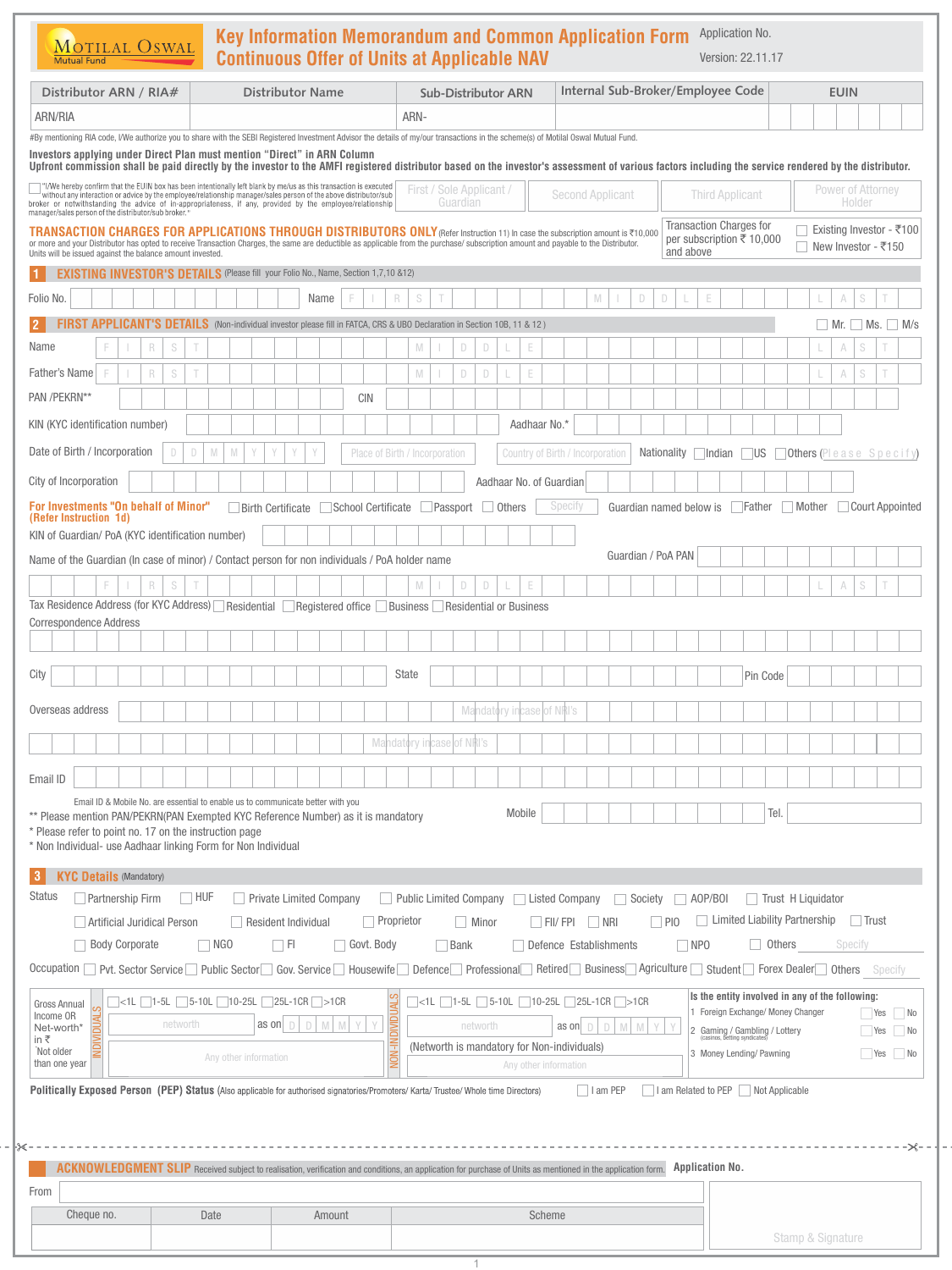| <b>JOINT APPLICANT'S DETAILS</b><br>4                                       |                                                                                                                                                                                                                                                                                                                                                                |                                                                                     |
|-----------------------------------------------------------------------------|----------------------------------------------------------------------------------------------------------------------------------------------------------------------------------------------------------------------------------------------------------------------------------------------------------------------------------------------------------------|-------------------------------------------------------------------------------------|
| Mode of Holding                                                             | <b>SECOND APPLICANT'S DETAILS</b><br>Joint Anyone or Survivor (Default)                                                                                                                                                                                                                                                                                        | $Mr.$ Ms. $M/s$                                                                     |
| Name                                                                        | S<br>M<br>D                                                                                                                                                                                                                                                                                                                                                    |                                                                                     |
| Father's Name                                                               | R<br>S<br>M<br>D<br>D<br>E                                                                                                                                                                                                                                                                                                                                     | S<br>A                                                                              |
| PAN /PEKRN**                                                                | Email ID<br>Mobile                                                                                                                                                                                                                                                                                                                                             |                                                                                     |
| KIN (KYC identification number)                                             | Email ID & Mobile No. are essential to enable us to communicate better with you<br>Aadhaar No.                                                                                                                                                                                                                                                                 |                                                                                     |
| Date of Birth<br>D I<br>D                                                   | M<br>Place of Birth<br>M<br>Country of Birth                                                                                                                                                                                                                                                                                                                   | <b>Nationality Indian <math>\Box</math>US</b> $\Box$ <b>Others</b> (Please Specify) |
|                                                                             | Occupation Pvt. Sector Service Public Sector Gov. Service Housewife Defence Professional Retired Business Agriculture Student Forex Dealer Others Specify                                                                                                                                                                                                      |                                                                                     |
| Gross Annual<br>Income OR Net-<br>worth* in ₹<br>Not older than<br>one year | $\Box$ <1L $\Box$ 1-5L $\Box$ 5-10L $\Box$ 10-25L $\Box$ 25L-1CR $\Box$ >1CR<br><b>Politically Exposed Person (PEP) Status</b><br>I am PEP<br>I am Related to PEP<br>Not Applicable<br>networth<br>as on<br>D <sub>1</sub><br>Ð<br>M<br>M<br>Any other information                                                                                             |                                                                                     |
|                                                                             | THIRD APPLICANT'S DETAILS                                                                                                                                                                                                                                                                                                                                      | $\Box$ Mr. $\Box$ Ms. $\Box$ M/s                                                    |
| Name                                                                        | M<br>D<br>D<br>Е<br>R.<br>S                                                                                                                                                                                                                                                                                                                                    | A                                                                                   |
| Father's Name                                                               | M<br>D<br>R<br>S<br>D<br>E                                                                                                                                                                                                                                                                                                                                     | A<br>S                                                                              |
| PAN /PEKRN**                                                                | Email ID                                                                                                                                                                                                                                                                                                                                                       |                                                                                     |
|                                                                             | Mobile<br>Email ID & Mobile No. are essential to enable us to communicate better with you                                                                                                                                                                                                                                                                      |                                                                                     |
| KIN (KYC identification number)                                             | Aadhaar No.                                                                                                                                                                                                                                                                                                                                                    |                                                                                     |
| Date of Birth<br>D<br>D                                                     | M<br>M<br>Place of Birth<br>Y<br>Country of Birth                                                                                                                                                                                                                                                                                                              | <b>Nationality Indian</b> US <b>Others</b> (Please Specify)                         |
|                                                                             | Occupation   Pvt. Sector Service   Public Sector   Gov. Service   Housewife   Defence   Professional   Retired   Business   Agriculture   Student   Forex Dealer   Others Specify                                                                                                                                                                              |                                                                                     |
|                                                                             | $\lceil$ <1L $\lceil$ 1-5L $\lceil$ 5-10L $\lceil$ 10-25L<br>$25L-1CR$ >1CR                                                                                                                                                                                                                                                                                    |                                                                                     |
| <b>Gross Annual</b><br>Income OR Net-<br>іइ                                 | Politically Exposed Person (PEP) Status                                                                                                                                                                                                                                                                                                                        |                                                                                     |
| worth* in ₹<br>Not older than                                               | $\overline{a}$ s on $\overline{D}$ $\overline{D}$ $\overline{M}$ $\overline{M}$<br>networth<br>$\Box$ I am PEP<br>I am Related to PEP<br>  Not Applicable                                                                                                                                                                                                      |                                                                                     |
| one year                                                                    | Any other information                                                                                                                                                                                                                                                                                                                                          |                                                                                     |
|                                                                             | ** Please mention PAN/PEKRN (PAN Exempted KYC Reference Number) as it is mandatory                                                                                                                                                                                                                                                                             |                                                                                     |
| <b>DEMAT ACCOUNT DETAILS</b>                                                | (Mandatory, only if you require units in the demat form. Please fill in all details, else the application is liable to be rejected).<br>Nomination provided in demat account shall be considered.                                                                                                                                                              |                                                                                     |
| <b>NSDL</b>                                                                 | $\Box$ CDSL Depository Participant (DP) Name                                                                                                                                                                                                                                                                                                                   |                                                                                     |
| DP ID                                                                       | Beneficiary A/c No.                                                                                                                                                                                                                                                                                                                                            |                                                                                     |
| <b>EMAIL COMMUNICATION</b>                                                  |                                                                                                                                                                                                                                                                                                                                                                |                                                                                     |
|                                                                             | All communications will be sent by default to the registered E-mail id / Mobile No. In case you wish to receive physical communication please $\checkmark$<br><b>INVESTMENT &amp; PAYMENT DETAILS</b>                                                                                                                                                          |                                                                                     |
|                                                                             | Payment Type (Please $\vee$ ) $\Box$ Non - Third party payment<br>Third party payment (Please fill the Third Party Payment Declaration Form)                                                                                                                                                                                                                   |                                                                                     |
| Scheme                                                                      | Motilal Oswal MOSt Focused Dynamic Equity Fund<br>Motilal Oswal MOSt Focused Multicap 35 Fund<br>Motilal Oswal MOSt Focused 25 Fund<br>Motilal Oswal MOSt Focused Long Term Fund<br>Motilal Oswal MOSt Focused Midcap 30 Fund                                                                                                                                  | Motilal Oswal MOSt Ultra Short Term Bond Fund                                       |
| Plan and Option                                                             | Applicable for Motilal Oswal MOSt Focused Dynamic Equity Fund<br>Div - Payout<br>Regular<br>Option Growth (Default Option)<br>Quartely   Annually (Default Option)<br>Direct (Default Plan)<br>Div - Reinvest (Default Option)<br>Applicable for Motilal Oswal MOSt Ultra Short Term Bond Fund<br>(N/A for MOSt Focused Long Term)<br>Daily Weekly Fortnightly | $\Box$ Monthly<br><b>Quartely</b>                                                   |
| <b>LUMPSUM INVESTMENT</b>                                                   | (Not Applicable for Dividend Payout Option)<br>SYSTEMATIC INVESTMENT PLAN* / MICRO SIP-ECS (please fill OTM Debit Mandate form NACH/<br>0 <sub>R</sub>                                                                                                                                                                                                         |                                                                                     |
|                                                                             | 0R<br>ZERO BALANCE<br>1 <sup>st</sup> SIP Instalment                                                                                                                                                                                                                                                                                                           | ECS/ Direct Debit Form-2)                                                           |
| Payment Mode:                                                               | $\Box$ DD<br>Cheque<br>RTGS<br>Funds Transfer<br>$\Box$ NEFT<br>Amount (そ)                                                                                                                                                                                                                                                                                     |                                                                                     |
| Amount (₹) (i)                                                              | Cheque /DD No.                                                                                                                                                                                                                                                                                                                                                 | D<br>D<br>M<br>Date<br>M                                                            |
| DD charges $(\overline{\tau})$ (ii)                                         | Drawn on Bank<br>Bank & Branch                                                                                                                                                                                                                                                                                                                                 |                                                                                     |
| Total Amt. $(\overline{\tau})$ (i)+(ii)                                     | SYSTEMATIC INVESTMENT PLAN<br>Subsequent SIP Instalment Amount (₹)                                                                                                                                                                                                                                                                                             |                                                                                     |
| <b>INVESTMENT</b><br>Instrument No.                                         | D<br>D<br>M<br>M<br>Date                                                                                                                                                                                                                                                                                                                                       |                                                                                     |
| <b>Bank Name</b>                                                            | $\Box$ 14 <sup>th</sup> -28 <sup>th</sup><br>Fortnightly $\Box$ 1 <sup>st</sup> -14 <sup>th</sup><br>$\Box$ 7 <sup>th</sup> -21 <sup>st</sup>                                                                                                                                                                                                                  |                                                                                     |
| Bank A/c No.                                                                | $\mathbbm{M}$<br>$\mathbb D$<br>D<br>M<br>Y<br>Annual SIP                                                                                                                                                                                                                                                                                                      |                                                                                     |
|                                                                             | Any Day/<br>Weekly - Any Day of Transfer<br>Date SIP                                                                                                                                                                                                                                                                                                           | (Monday to Friday)                                                                  |
| Branch Name & City                                                          | Monthly SIP- Any date of the month $\boxed{D}$ $\boxed{D}$ except (29th, 30th and 31st)<br>Quarterly SIP- Any date of the month for each quarter (i.e. January, April,                                                                                                                                                                                         |                                                                                     |
| <b>Account Type:</b>                                                        | $\Box$ Savings<br>NR <sub>0</sub><br><b>NRE</b><br>$\Box$ FCNR<br>Current<br>July, October) $\Box$ $\Box$ except (29th, 30th and 31st)                                                                                                                                                                                                                         |                                                                                     |
|                                                                             | <b>SIP Period</b><br>End<br>date<br>$\mathbbmss{M}$ . $\mathbbmss{M}$<br>$\mathsf{T0}$<br>M<br>M<br>From                                                                                                                                                                                                                                                       | Perpetual<br>Y.<br>$\vee$   Or                                                      |
|                                                                             | *Incase if no date is selected, 7th would be the default SIP Date.                                                                                                                                                                                                                                                                                             |                                                                                     |
|                                                                             |                                                                                                                                                                                                                                                                                                                                                                |                                                                                     |
|                                                                             | Motilal Oswal Asset Management Company Limited<br>10th Floor, Motilal Oswal Tower, Rahimtullah Sayani Road,                                                                                                                                                                                                                                                    |                                                                                     |
|                                                                             | MOTILAL OSWAL<br>Opposite Parel ST Depot, Prabhadevi, Mumbai - 400025<br><b>Mutual Fund</b><br>Email: mfservice@motilaloswal.com. Toll Free No.: 1800-200-6626<br>website: www.motilaloswalmf.com                                                                                                                                                              |                                                                                     |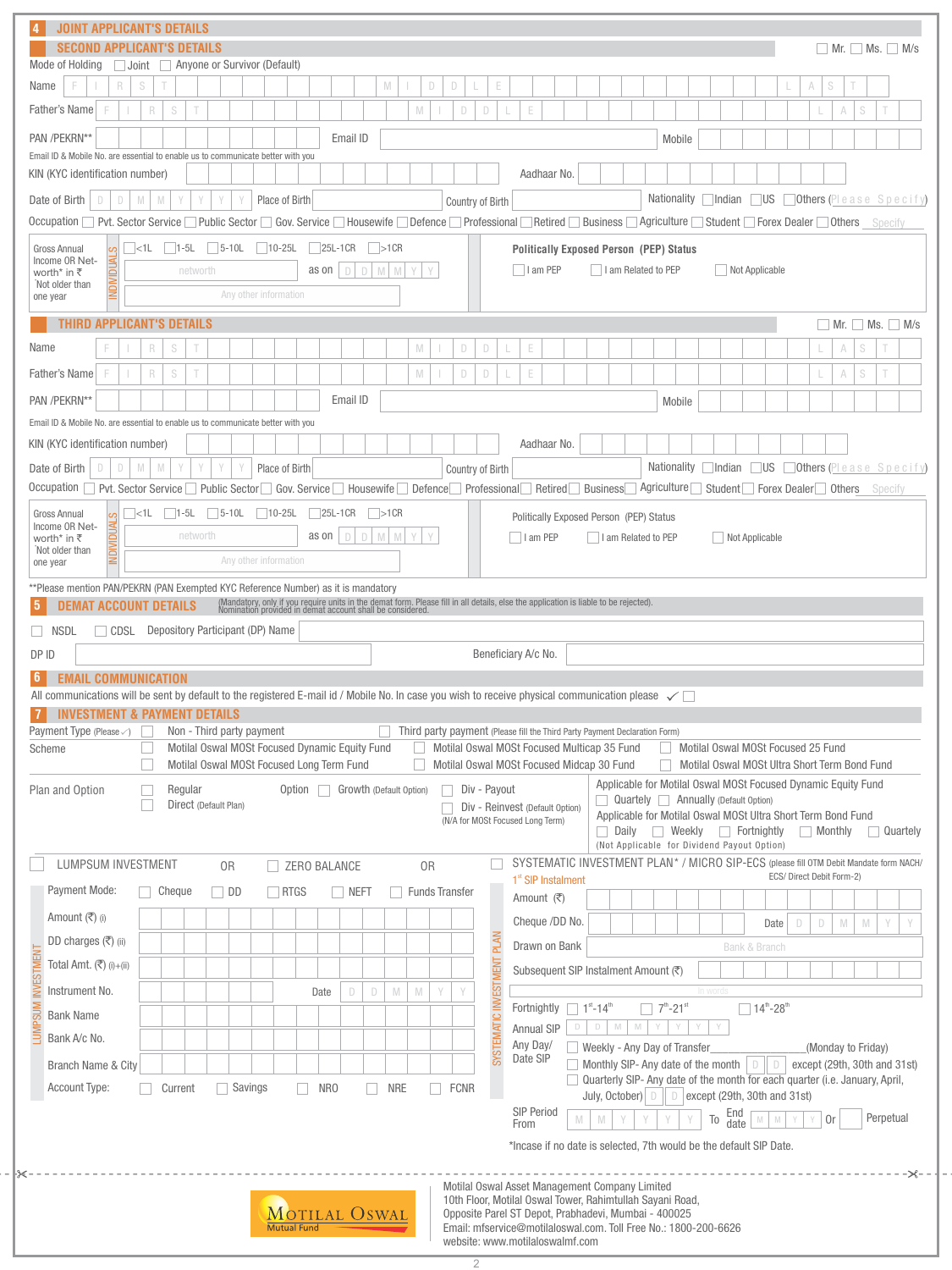| <b>BANK DETAILS</b> (Mandatory) Redemption / Dividend /Refund payouts will be credited into this bank account in case it is in the current list of banks with whom Motilal Oswal Mutual Fund has Direct Credit facility.                                                                                                                                                                                                                                                                                                                                                                                                                                                                                                                                                                                 |      |  |         |  |                        |     |                                                  |  |                                     |                              |         |    |      |                                        |     |      |                                                                                                                                                                   |                    |  |                                     |                                                      |  |   |                                                                               |   |           |                                                           |         |            |      |
|----------------------------------------------------------------------------------------------------------------------------------------------------------------------------------------------------------------------------------------------------------------------------------------------------------------------------------------------------------------------------------------------------------------------------------------------------------------------------------------------------------------------------------------------------------------------------------------------------------------------------------------------------------------------------------------------------------------------------------------------------------------------------------------------------------|------|--|---------|--|------------------------|-----|--------------------------------------------------|--|-------------------------------------|------------------------------|---------|----|------|----------------------------------------|-----|------|-------------------------------------------------------------------------------------------------------------------------------------------------------------------|--------------------|--|-------------------------------------|------------------------------------------------------|--|---|-------------------------------------------------------------------------------|---|-----------|-----------------------------------------------------------|---------|------------|------|
| <b>Bank Name</b>                                                                                                                                                                                                                                                                                                                                                                                                                                                                                                                                                                                                                                                                                                                                                                                         |      |  |         |  |                        |     |                                                  |  |                                     |                              |         |    |      |                                        |     |      |                                                                                                                                                                   |                    |  |                                     |                                                      |  |   |                                                                               |   |           |                                                           |         |            |      |
| Bank A/c No.                                                                                                                                                                                                                                                                                                                                                                                                                                                                                                                                                                                                                                                                                                                                                                                             |      |  |         |  |                        |     |                                                  |  |                                     |                              |         |    |      |                                        |     | Type |                                                                                                                                                                   |                    |  |                                     |                                                      |  |   | $\Box$ Current $\Box$ Savings $\Box$ NRO $\Box$ NRE $\Box$ FCNR $\Box$ Others |   |           |                                                           | Specify |            |      |
| <b>Branch Name</b>                                                                                                                                                                                                                                                                                                                                                                                                                                                                                                                                                                                                                                                                                                                                                                                       |      |  |         |  |                        |     |                                                  |  |                                     |                              |         |    | City |                                        |     |      |                                                                                                                                                                   |                    |  |                                     |                                                      |  |   | Pin                                                                           |   |           |                                                           |         |            |      |
| IFSC Code (11 digit)*                                                                                                                                                                                                                                                                                                                                                                                                                                                                                                                                                                                                                                                                                                                                                                                    |      |  |         |  |                        |     |                                                  |  |                                     |                              |         |    |      | MICR Code (9 digit)*                   |     |      |                                                                                                                                                                   |                    |  |                                     |                                                      |  |   | *Mentioned on your cheque leaf                                                |   |           |                                                           |         |            |      |
| I/We understand that the instructions to the bank for Direct Credit/NEFT/ECS will be given by the Mutual Fund, and such instructions will be adequate discharge of the Mutual Fund towards redemption / dividend / refund proc<br>account with / without assigning any reason thereof, or if the transaction is delayed or not effected at all or credited into the wrong account for reasons of incomplete or incorrect information. I / We would not hold Moti<br>reserves the right to issue a demand draft / payable at par cheque in case it is not possible to make payment by Direct Cash/NEFT/ECS.<br>If however the unit holders wish to receive a cheque (instead of a direct credit into their bank account) Please tick the box alongside<br><b>NOMINATION DETAILS</b> (Refer Instruction 9) |      |  |         |  |                        |     |                                                  |  |                                     |                              |         |    |      |                                        |     |      |                                                                                                                                                                   |                    |  |                                     |                                                      |  |   |                                                                               |   |           |                                                           |         |            |      |
|                                                                                                                                                                                                                                                                                                                                                                                                                                                                                                                                                                                                                                                                                                                                                                                                          |      |  |         |  | Date of Birth          |     |                                                  |  |                                     |                              |         |    |      |                                        |     |      |                                                                                                                                                                   |                    |  |                                     |                                                      |  |   |                                                                               |   | Signature |                                                           |         |            |      |
|                                                                                                                                                                                                                                                                                                                                                                                                                                                                                                                                                                                                                                                                                                                                                                                                          | Name |  |         |  | if nominee<br>is minor |     |                                                  |  |                                     |                              | Address |    |      |                                        |     |      |                                                                                                                                                                   |                    |  |                                     | <b>Guardian Name</b><br>(in case Nominee is a Minor) |  |   |                                                                               |   |           | (Guardian in case<br>Nominee is a Minor)                  |         | Allocation | $\%$ |
|                                                                                                                                                                                                                                                                                                                                                                                                                                                                                                                                                                                                                                                                                                                                                                                                          |      |  |         |  |                        |     |                                                  |  |                                     |                              |         |    |      |                                        |     |      |                                                                                                                                                                   |                    |  |                                     |                                                      |  |   |                                                                               |   |           |                                                           |         |            |      |
| Unit Holder's Signature<br>If you do not wish to nominate sign here.                                                                                                                                                                                                                                                                                                                                                                                                                                                                                                                                                                                                                                                                                                                                     |      |  |         |  |                        |     | First / Sole Applicant /<br>Guardian             |  |                                     |                              |         |    |      |                                        |     |      | <b>Second Applicant</b>                                                                                                                                           |                    |  |                                     |                                                      |  |   | <b>Third Applicant</b>                                                        |   |           |                                                           |         |            | 100% |
| <b>10A Declaration for Individual</b><br>Are you a tax resident (i.e., are you assessed for Tax) in any other country outside India?<br>If 'No' please proceed for the signature of declaration<br>If'YES', please fill for ALL countries (other than India) in which you are a Resident for tax purposes i.e., where you are a Citizen / Resident / Green Card Holder / Tax Resident in the respective countries'                                                                                                                                                                                                                                                                                                                                                                                       |      |  |         |  |                        |     | <b>Country of Tax Residency</b>                  |  | <b>Tax Identification Number or</b> |                              |         |    | Yes  |                                        | No  |      | <b>Identification Type</b>                                                                                                                                        |                    |  |                                     |                                                      |  |   |                                                                               |   |           | If TIN is not available, please tick $(\checkmark)$       |         |            |      |
|                                                                                                                                                                                                                                                                                                                                                                                                                                                                                                                                                                                                                                                                                                                                                                                                          |      |  |         |  |                        |     |                                                  |  |                                     | <b>Functional Equivalent</b> |         |    |      |                                        |     |      | (TIN or other, please specify)                                                                                                                                    |                    |  |                                     |                                                      |  |   |                                                                               |   |           | the reason A, B, & C (as defired below)                   |         |            |      |
| <b>First Applicant</b>                                                                                                                                                                                                                                                                                                                                                                                                                                                                                                                                                                                                                                                                                                                                                                                   |      |  |         |  |                        |     |                                                  |  |                                     |                              |         |    |      |                                        |     |      |                                                                                                                                                                   |                    |  |                                     | <b>Reason</b>                                        |  | Α |                                                                               | B |           | C                                                         |         |            |      |
| <b>Second Applicant</b>                                                                                                                                                                                                                                                                                                                                                                                                                                                                                                                                                                                                                                                                                                                                                                                  |      |  |         |  |                        |     |                                                  |  |                                     |                              |         |    |      |                                        |     |      |                                                                                                                                                                   |                    |  |                                     | <b>Reason</b>                                        |  | Α |                                                                               | B |           | C                                                         |         |            |      |
| <b>Third Applicant</b><br>Reason A: The country where the Account Holder is liable to pay tax does not issue Tax Identification Numbers to its residents. Reason B: No TIN required. (Select this reason Only if the authorities of                                                                                                                                                                                                                                                                                                                                                                                                                                                                                                                                                                      |      |  |         |  |                        |     |                                                  |  |                                     |                              |         |    |      |                                        |     |      |                                                                                                                                                                   |                    |  |                                     | <b>Reason</b>                                        |  | Α |                                                                               | B |           | C                                                         |         |            |      |
| 10B Declaration for Non-Individual / Legal Entity<br>1. Is "Entity" a tax resident of any country other than India                                                                                                                                                                                                                                                                                                                                                                                                                                                                                                                                                                                                                                                                                       |      |  |         |  |                        | Yes |                                                  |  |                                     |                              |         |    |      |                                        |     |      | No (If yes, please provide country/ies in which the entity is a resident for tax purposes and the associated Tax ID number below.)                                |                    |  |                                     |                                                      |  |   |                                                                               |   |           | <b>Identification Type</b> (TIN or Other, please specify) |         |            |      |
|                                                                                                                                                                                                                                                                                                                                                                                                                                                                                                                                                                                                                                                                                                                                                                                                          |      |  | Country |  |                        |     |                                                  |  |                                     |                              |         |    |      | Tax Identification Number <sup>%</sup> |     |      |                                                                                                                                                                   |                    |  |                                     |                                                      |  |   |                                                                               |   |           |                                                           |         |            |      |
|                                                                                                                                                                                                                                                                                                                                                                                                                                                                                                                                                                                                                                                                                                                                                                                                          |      |  |         |  |                        |     |                                                  |  |                                     |                              |         |    |      |                                        |     |      |                                                                                                                                                                   |                    |  |                                     |                                                      |  |   |                                                                               |   |           |                                                           |         |            |      |
| $*$ In case Tax Identification Number is not available, kindly provide its functional equivalent.<br>In case TIN or its functional equivalent is not available, please provide Company Identification number or Global Entity Identification Number or GIIN, etc.<br>In case the Entity's Country of Incorporation/Tax residence is U.S. but Entity is not a Specified U.S. Person, mention Entity's exemption code here<br>Please refer to para 3(vii) Exemption code for U.S. persons of FATCA instructions & Definitions Non-Individual.                                                                                                                                                                                                                                                              |      |  |         |  |                        |     |                                                  |  |                                     |                              |         |    |      |                                        |     |      |                                                                                                                                                                   |                    |  |                                     |                                                      |  |   |                                                                               |   |           |                                                           |         |            |      |
| <b>Part A</b> (to be filled by Financial Institutions or Direct Reporting NFEs)                                                                                                                                                                                                                                                                                                                                                                                                                                                                                                                                                                                                                                                                                                                          |      |  |         |  |                        |     |                                                  |  |                                     |                              |         |    |      |                                        |     |      |                                                                                                                                                                   |                    |  |                                     |                                                      |  |   |                                                                               |   |           |                                                           |         |            |      |
| 1. We are a,                                                                                                                                                                                                                                                                                                                                                                                                                                                                                                                                                                                                                                                                                                                                                                                             |      |  |         |  |                        |     | Global Intermediary Identification Number (GIIN) |  |                                     |                              |         |    |      |                                        |     |      | Note: If you do not have a GIIN but you are sponsored by another entity, please provide your sponsor's GIIN above and indicate your sponsor's name below          |                    |  |                                     |                                                      |  |   |                                                                               |   |           |                                                           |         |            |      |
| Financial institution                                                                                                                                                                                                                                                                                                                                                                                                                                                                                                                                                                                                                                                                                                                                                                                    |      |  |         |  |                        |     | Name of sponsoring entity                        |  |                                     |                              |         |    |      |                                        |     |      |                                                                                                                                                                   |                    |  |                                     |                                                      |  |   |                                                                               |   |           |                                                           |         |            |      |
| Direct reporting NFE<br>(please tick as appropriate)<br>GIIN not available (please tick as applicable)                                                                                                                                                                                                                                                                                                                                                                                                                                                                                                                                                                                                                                                                                                   |      |  |         |  |                        |     | Applied for                                      |  |                                     |                              |         |    |      |                                        |     |      | Not required to apply for - please specify 2 digits sub-category                                                                                                  |                    |  |                                     |                                                      |  |   | Not obtained - Non-participating FI                                           |   |           |                                                           |         |            |      |
| If the entity is a financial institution,                                                                                                                                                                                                                                                                                                                                                                                                                                                                                                                                                                                                                                                                                                                                                                |      |  |         |  |                        |     |                                                  |  |                                     |                              |         |    |      |                                        |     |      |                                                                                                                                                                   |                    |  |                                     |                                                      |  |   |                                                                               |   |           |                                                           |         |            |      |
| <b>Part B</b> (please fill any one as appropriate "to be filled by NFEs other than Direct Reporting NFEs")                                                                                                                                                                                                                                                                                                                                                                                                                                                                                                                                                                                                                                                                                               |      |  |         |  |                        |     |                                                  |  |                                     |                              |         |    |      |                                        |     |      |                                                                                                                                                                   |                    |  |                                     |                                                      |  |   |                                                                               |   |           |                                                           |         |            |      |
| 1. Is the Entity a publicly traded company (that is, a company whose shares are regularly<br>traded on an established securities market)                                                                                                                                                                                                                                                                                                                                                                                                                                                                                                                                                                                                                                                                 |      |  |         |  |                        |     |                                                  |  |                                     |                              |         | No |      |                                        | Yes |      | (If yes, please specify any one stock exchange on which the stock is regularly traded)<br>Name of stock exchange                                                  |                    |  |                                     |                                                      |  |   |                                                                               |   |           |                                                           |         |            |      |
| 2. Is the Entity a related entity of a publicly traded company (a company whose shares<br>are regularly traded on an established securities market)                                                                                                                                                                                                                                                                                                                                                                                                                                                                                                                                                                                                                                                      |      |  |         |  |                        |     |                                                  |  |                                     |                              |         | No |      |                                        | Yes |      | (If yes, please specify name of the listed company and one stock exchange on which the stock is regularly traded)<br>Name of listed company<br>Nature of relation |                    |  | Subsidiary of the Listed Company or |                                                      |  |   |                                                                               |   |           | Controlled by a Listed Company                            |         |            |      |
|                                                                                                                                                                                                                                                                                                                                                                                                                                                                                                                                                                                                                                                                                                                                                                                                          |      |  |         |  |                        |     |                                                  |  |                                     |                              |         |    |      |                                        |     |      | Name of stock exchange                                                                                                                                            |                    |  |                                     |                                                      |  |   |                                                                               |   |           |                                                           |         |            |      |
| 3. Is the Entity an active Non Financial Entity (NFE)                                                                                                                                                                                                                                                                                                                                                                                                                                                                                                                                                                                                                                                                                                                                                    |      |  |         |  |                        |     |                                                  |  |                                     |                              |         | No |      |                                        | Yes |      |                                                                                                                                                                   | Nature of Business |  |                                     |                                                      |  |   |                                                                               |   |           | (Mention code -refer 2 FATCA instruction and definition   |         |            |      |
|                                                                                                                                                                                                                                                                                                                                                                                                                                                                                                                                                                                                                                                                                                                                                                                                          |      |  |         |  |                        |     |                                                  |  |                                     |                              |         |    |      |                                        |     |      | Please specify the sub-category of Active NFE                                                                                                                     |                    |  |                                     |                                                      |  |   | for non-individual)                                                           |   |           |                                                           |         |            |      |
| 4. Is the Entity a passive NFE<br>For details please refer FATCA Instructions and Definitions (for Non-Individuals)                                                                                                                                                                                                                                                                                                                                                                                                                                                                                                                                                                                                                                                                                      |      |  |         |  |                        |     |                                                  |  |                                     |                              |         | No |      |                                        | Yes |      | (If yes, please fill UBO declaration in the next section.)<br>Nature of Business                                                                                  |                    |  |                                     |                                                      |  |   |                                                                               |   |           |                                                           |         |            |      |

3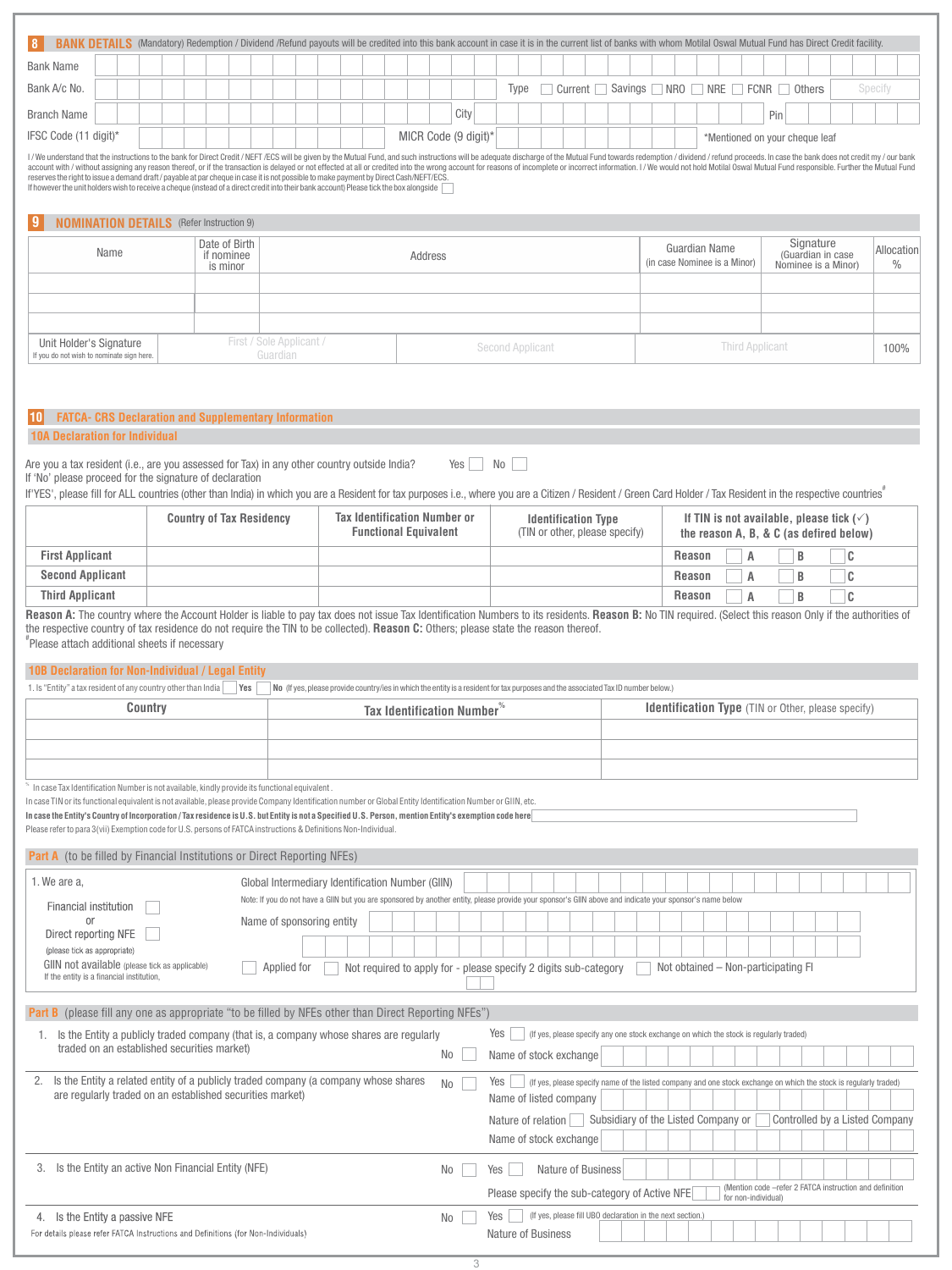| # If passive NFE, please provide below additional details for each controlling person. (Please attach additional sheets if necessary.)                                   |                                                                                                                       |                                                                                                            |
|--------------------------------------------------------------------------------------------------------------------------------------------------------------------------|-----------------------------------------------------------------------------------------------------------------------|------------------------------------------------------------------------------------------------------------|
| Name/ PAN/ Any other Identification Number (PAN, Aadhaar, Passport<br>Election ID, Govt. ID, Driving Licence NREGA Job Card, Others)<br>City of Birth - Country of Birth | <b>Occupation Type:</b> Service, Business, Others<br>Nationality:<br>Father's Name: Mandatory if PAN is not available | <b>DOB:</b> Date of Birth<br>Gender: Male, Female, Other                                                   |
| 1.Name:<br>PAN:<br>City of Birth:<br><b>Country of Birth:</b>                                                                                                            | <b>Occupation Type:</b><br>Nationality:<br><b>Father's Name:</b>                                                      | Date Of Birth:<br>$\Box$<br>$\mathbb N$<br>D<br>M<br>Y<br>Y<br>Y<br>Y<br>Other<br>Male<br>Female<br>Gender |
| 2.Name:<br>PAN:<br>City of Birth:<br><b>Country of Birth:</b>                                                                                                            | <b>Occupation Type:</b><br>Nationality:<br><b>Father's Name:</b>                                                      | Date Of Birth:<br>$\Box$<br>M<br>M<br>D<br>Y<br>Y<br>Y<br>Y<br>Other<br>Male<br>Female<br>Gender           |
| 3.Name:<br>PAN:<br>City of Birth:<br><b>Country of Birth:</b>                                                                                                            | <b>Occupation Type:</b><br>Nationality:<br><b>Father's Name:</b>                                                      | Date Of Birth:<br>$\Box$<br>M<br>M<br>D<br>Y<br>Other<br>Male<br>Female<br>Gender                          |

# Additional details to be filled by controlling persons with tax residency / permanent residency / citizenship / Green Card in any country other than India.

\* To include US, where controlling person is a US citizen or green card holder

 $^{\%}$ In case Tax Identification Number is not available, kindly provide functional equivalent

## DETAILS OF ULTIMATE BENEFICIAL OWNERS / ULTIMATE BENEFICIAL OWNERSHIP [UBO] DECLARATION [Mandatory] **11** (If the given space below is not adequate, please attach multiple declaration forms)

\*This declaration is not needed for Companies that are listed on any recognized stock exchange or is a Subsidiary of such Listed Company or is Controlled by such Listed Company. Please list below the details of controlling person(s), confirming ALL countries of tax residency / permanent residency / citizenship and ALL Tax Identification Numbers for EACH controlling person(s). Owner-documented FFI's should provide FFI Owner Reporting Statement and Auditor's Letter with required details as mentioned in Form W8 BEN E.

| Name of UBO | Address<br>(Include State, Country,<br>PIN/ZIP Code & Contact Details) | Address Type                                 | PAN/Tax Payer<br>Identification No./<br>Equivalent ID No. <sup>%</sup> | Country of tax<br>Residency* | Controlling<br>Person Type <sup>1</sup><br>(Mandatory) | % of beneficial<br>interest |
|-------------|------------------------------------------------------------------------|----------------------------------------------|------------------------------------------------------------------------|------------------------------|--------------------------------------------------------|-----------------------------|
|             |                                                                        | Residential<br>Business<br>Registered Office | No.:<br>Type:                                                          |                              |                                                        |                             |
|             |                                                                        | Residential<br>Business<br>Registered Office | $No.$ :<br>Type:                                                       |                              |                                                        |                             |
|             |                                                                        | Residential<br>Business<br>Registered Office | No.:<br>Type:                                                          |                              |                                                        |                             |

Attached documents should be self certified by the UBO and certified by the applicant or Authorised Signatory.<br>I/We acknowledge and confirm that the information provided above is/are true and correct to the best of my/our to be false/incorrect and/or the declaration is not provided, then the AMC/Trustee/Mutual Fund shall reserve the right to reject the application and/or reverse the allotment of units and the AMC/Trustee/Mutual Fund shall not be liable for the same. I/We hereby authorize sharing of the information furnished in this form with all SEBI Registered Intermediaries and they can rely on the same. In case the above information is not provided, it will be presumed that applicant is the ultimate beneficial owner, with no declaration to submit. I/We also undertake to keep you informed in writing about any changes/modification to the above information in future and also undertake to provide any other additional information as may be required at your end.

## **12 DECLARATION/CONSENT AND SIGNATURE**

Having read and understood the contents of the Scheme Information Document of the Scheme(s), I/We hereby apply for the units of the scheme(s) and agree to abide by the terms, conditions, rules and regulation governing the scheme(s). I/We hereby declare that the amount invested in the scheme(s) is through legitimate Sources only and does not involve and is not designed for the purpose of the contravention of any Act, Rules, Regulations, Notifications or Directions of the provisions of the income tax Act, Anti Money Laundering Laws, Anti Corruption Laws or any other applicable laws enacted by the Government of India from time to time. I/We have understood the details of the scheme (s) & I/We have not received nor have been induced by any rebate or gifts, directly or indirectly in making this investment. I/We confirm that the funds invested in the Scheme (s), legally belong applicant, at the applicable NAV prevailing on the date of such redemption and undertake such other action with such funds that may be required by the law.

The ARN holder has disclosed to me/us all the commissions (in the form of trail commission or any other mode), payable to him for the different competing Scheme of various Mutual Funds from amongst which the Scheme is being recommended to me/us. For NRIs only: I/We confirm that I am/we are Non Residents of Indian nationality/origin and that I/We have remitted funds from abroad through approved banking channels or from funds in my/our Non-Resident External/Non-Resident Ordinary/FCNR Account. I/We confirm that the details provided by me/us are true and correct. I declare that the information is to the best of my Knowledge, belief, accurate and complete. I agree to notify MOMF/AMC immediately in the event of information changes.

**FATCA / CRS Certification:**

Declaration for Individual: I hereby confirm that the information provided hereinabove is true, correct, and complete to the best of my knowledge and belief and that I shall be solely liable and responsible for the informa submitted above.I also confirm that I have read and understood the FATCA & CRS Terms and Conditions below and hereby accept the same. I also undertake to keep you informed in writing about any changes / modification to the above information in future within 30 days of the same being effective and also undertake to provide any other additional information as may be required any intermediary or by domestic or overseas regulators/ tax authorities

Declaration for Non-Individual: I/We have understood the information requirements of this Form (read along with the FATCA & CRS Instructions) and hereby confirm that the information provided by me / us on this Form is true, correct, and complete. I / We also confirm that I /We have read and understood the FATCA & CRS Terms and Conditions and hereby accept the same.

Consent for Aadhaar Linking for Individual: I/We hereby provide my / our consent in accordance with Aadhaar Act, 2016 and regulations made there under, for (i) collecting, storing and usage (ii) validating / authenticating and (ii) updating my/our Aadhaar number(s) in accordance with / our consent for sharing / disclose of the Aadhaar number(s) including demographic with the Aadhaar Act, 2016 (and regulations made there under) and PMLA. I / We hereby provide information to Motilal Oswal Asset Management Company Limited. and their Registrar and Transfer Agent (RTA) for the purpose of updating the same in my / our folios with my / our PAN.

|       | First / Sole Applicant /<br>Guardian | Second Applicant | <b>Third Applicant</b> | Power of Attorney Holder |
|-------|--------------------------------------|------------------|------------------------|--------------------------|
| Date: | Place:                               |                  |                        |                          |